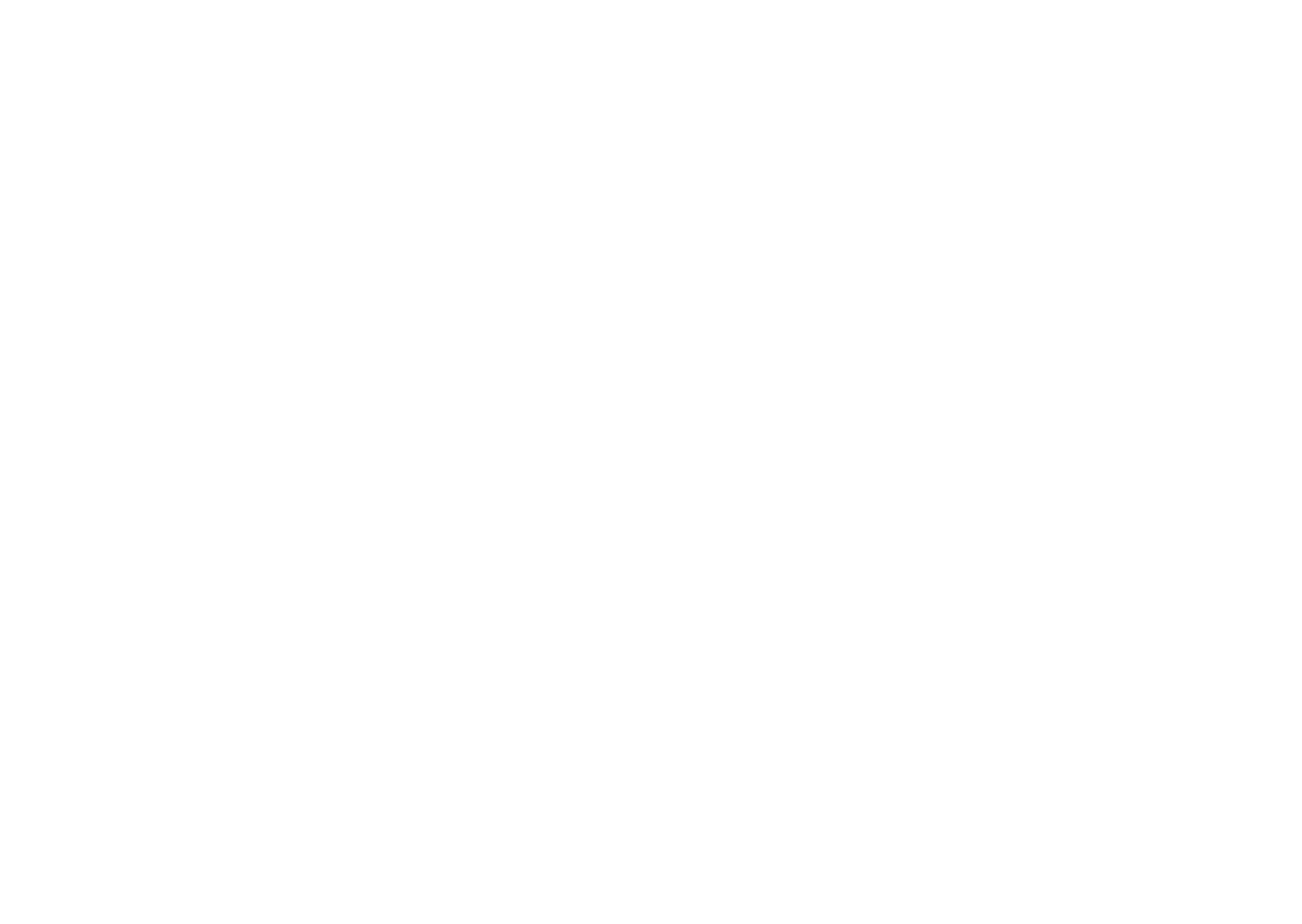to create a libertarian society and needing to overthrow a powerful and authoritarian state to do so.

\*\*

## **Contents**

| Bakunin's early life $\ldots \ldots \ldots \ldots \ldots \ldots \ldots$        |  |  |  |  |  |  |  |  |  |  |  |  |
|--------------------------------------------------------------------------------|--|--|--|--|--|--|--|--|--|--|--|--|
| Years in jail $\ldots \ldots \ldots \ldots \ldots \ldots \ldots \ldots \ldots$ |  |  |  |  |  |  |  |  |  |  |  |  |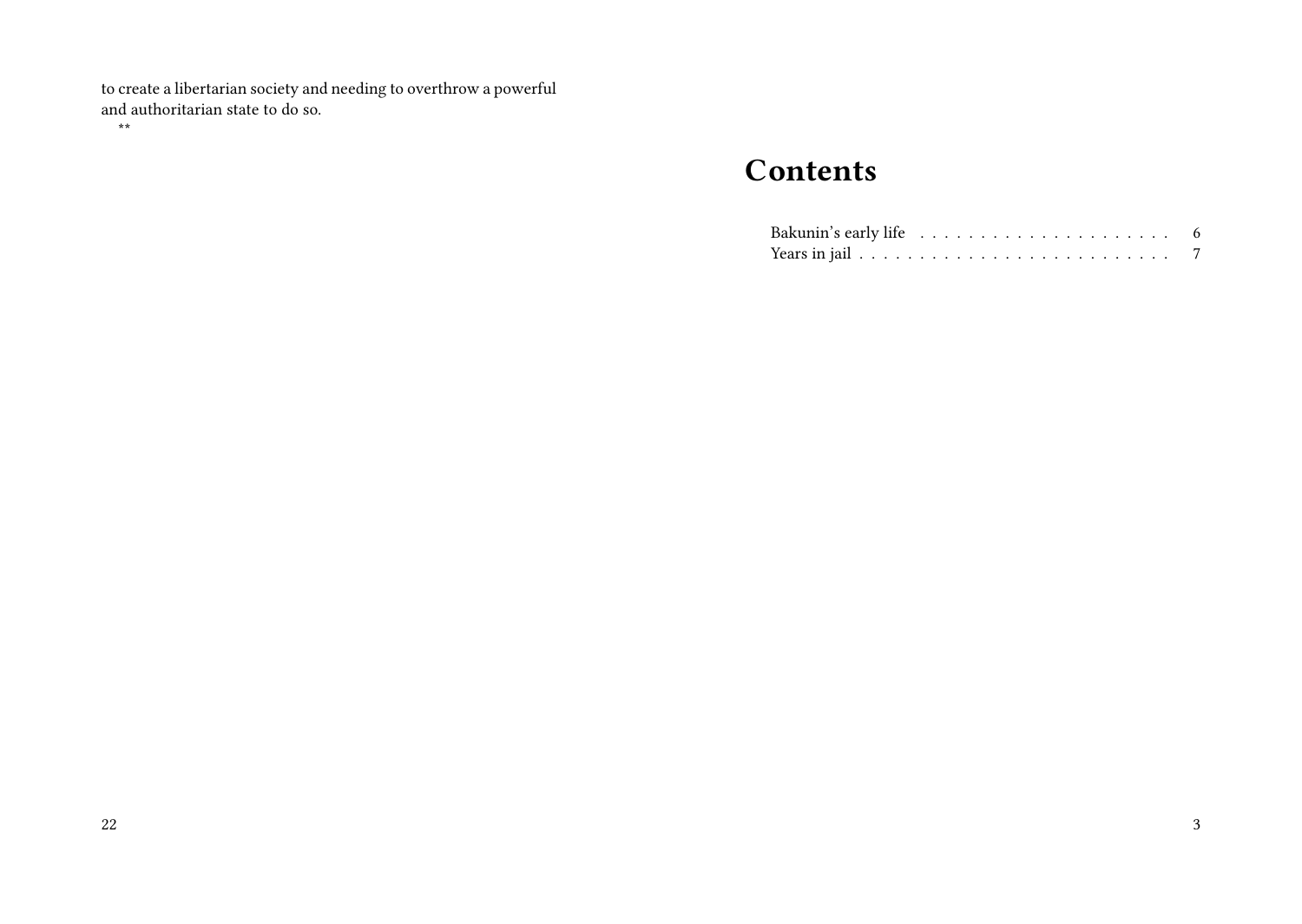*a start and to then delegate deputies to an agreed place of assembly (all of these deputies invested with binding mandates and accountable and subject to recall), in order to found the federation of insurgent associations, communes and provinces in furtherance of the same principles and to organise a revolutionary force with the capability of defeating the reaction. Not official revolutionary commissars in any sort of sashes, but rather revolutionary propagandists are to be dispatched into all the provinces and communes and particularly among the peasants who cannot be revolutionised by principles, nor by the decrees of any dictatorship, but only by the act of revolution itself, that is to say, by the consequences that will inevitably ensure in every commune from complete cessation of the legal and official existence of the state"*. 26

This is not simply a historical question. It is true that in western countries revolutionaries are in general free to sell papers and hold meetings in a manner they were generally not in Bakunin's time. Yet this liberalism from the state is largely a result of the fact that most revolutionary organisation is not seen as a serious threat. Where revolutionaries of one form or another have been seen to be a threat, from the black panthers, to the Irish civil rights movement, to 1970s Italy, the gloves have come off and the full array of state oppression, including infiltration and provocation have been deployed against them. At the moment the relatively trivial threat of the black Blocs on the globalisation demonstrations is seeing an increasing array of state oppression being deployed, including now a fatal shooting. Bakunin's writings provide us with one starting point for looking at the apparent contradiction between wanting

<sup>&</sup>lt;sup>26</sup> Bakunin in Program and Object of the Secret Revolutionary Organisation of the International Brotherhood (1868) as published in God and the State, No Gods, No Masters Vol 1, p156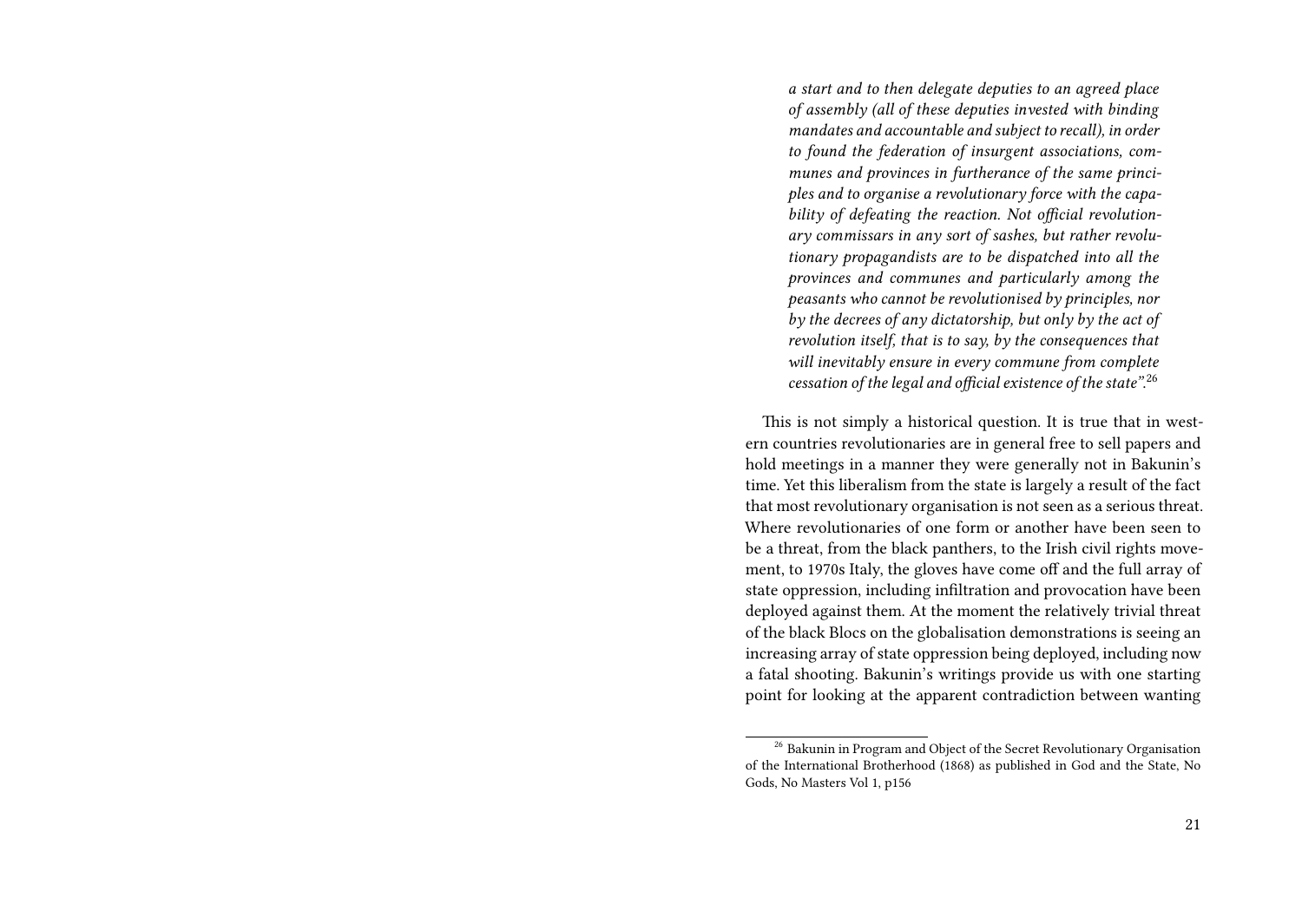*still belong in this category — it is necessary to begin to speak to those workers not of the general sufferings of the international proletariat as a whole but of their particular, daily, altogether private misfortunes. It is necessary to speak to them of their own trade and the conditions of their work in the specific locality where they live; of the harsh conditions and long hours of their daily work, of the small pay, the meanness of their employer, the high cost of living, and how impossible it is for them properly to support and bring up a family.*<sup>"23</sup>

This was the work that Bakunin came to see as necessary in the preparation of the revolution. But he did not see the higher tiers commanding the lower, quite the opposite he also insisted that *"the peoples' revolution … will arrange its revolutionary organisation from the bottom up and from the periphery to the centre, in keeping with the principle of liberty"*. 24

*"As regards organisation of the Commune, there will be a federation of standing barricades and a Revolutionary Communal Council will operate on the basis of one or two delegates from each barricade, one per street or per district, these deputies being invested with binding man*dates and accountable and revocable at all times."<sup>25</sup>

*An appeal will be issued to all provinces, communes and associations inviting them to follow the example set by the capital, to reorganise along revolutionary lines for*

20

**The Russian revolutionary liberal Alexander Herzen, who was a close friend of Micheal Bakunin, told a story of how when Bakunin was travelling from Paris to Prague he came across a revolt of German peasants** *"making an uproar around the castle, not knowing what to do. Bakunin got out of his conveyance, and, without wasting any time to find out what the dispute was about, formed the peasants into ranks and instructed them so skilfully that by the time he resumed his seat to continue his journey, the castle was burning on all four sides"***.** 1

Bakunin was the giant of the revolutionary movement in Europe from 1848 to his death in 1876. At 6'4" and 240lbs he was a literal giant as well as the demon that stalked the bourgeois imagination. Yet although he is often cited as the father of the anarchist movement, today his ideas of revolutionary organisation are poorly understood by anarchists and Marxists. Instead he is most remembered for his role in countering the authoritarian aspects of Marxism in the 1st International.

There are several good reasons why Bakunin is not remembered for his positive ideas. The years Marx spent in the British Library perfecting Das Kapital were spent by Bakunin in a series of prisons, chained to walls, and losing his teeth through scurvy. Not the best environment for research or writing! And in any case as he admitted in 1870*"I am neither a scientist, nor a philosopher nor even a professional writer. I have written very little in my life time, and have only ever done so in self-defence"*. 2 In fact he wrote thousands of letters but relatively few articles or pamphlets. Many of those available today are drafts of unpublished works.

Also he never claimed any consistency to his life's writings or activity. Even in 1871, when he and Marx were fighting over the

<sup>&</sup>lt;sup>23</sup> Founding of the Workers International, flag.blackened.net

 $^{24}$  Bakunin in Program and Object of the Secret Revolutionary Organisation of the International Brotherhood (1868) as published in God and the State, No Gods, No Masters Vol 1, p155

<sup>&</sup>lt;sup>25</sup> Bakunin in Program and Object of the Secret Revolutionary Organisation of the International Brotherhood (1868) as published in God and the State, No Gods, No Masters Vol 1, p155

<sup>&</sup>lt;sup>1</sup> Quoted in To the Finland Station, Edmund Wilson, Fontana 1960, p271

<sup>2</sup> Bakunin in Who am I, p126, No Gods, No Masters Vol 1, taken from La Commune de Paris et la notion de l'Etat 1870, Oeuveres IV, p249ff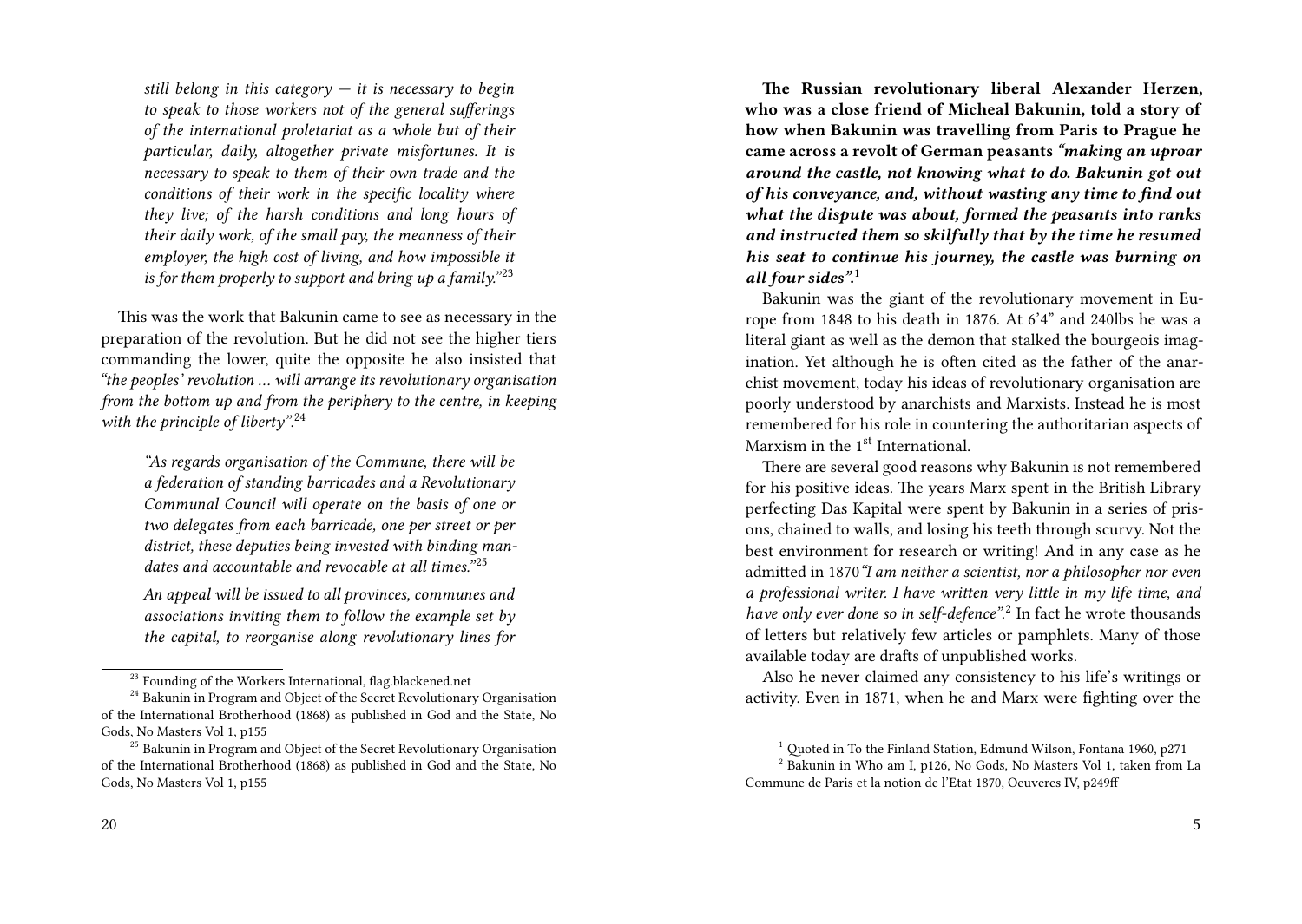future of the First International, he could write *"As far as learning was concerned, Marx was* [in 1844]*, and still is, incomparably more advanced than I. I knew nothing at that time of political economy, I had not yet rid myself of my metaphysical observations … He called me a sentimental idealist and he was right;…"*. 3

Many Marxists came to see Marx as a sort of prophet whose writings comprise a perfect materialist 'revelation' that can be used to answer all of today's questions. This may be a foolish approach but it's true to say that Marx's life's writings are more consistent than Bakunin's are. The writings of the young Bakunin have quite different politics to his writings at the end of his life.

#### **Bakunin's early life**

Bakunin followed a similar path of development to many of the other revolutionaries from a bourgeois background of that generation. Like Marx and Engels this included involvement with the left Hegalians. In 1844 he was a member of Marx's Democratic Federation in Paris where he also met and was influenced by Proudhon. When the 1848 revolutions (which centred on the demand for bourgeois parliaments and home rule) erupted, he served in the Workers' National Guard in Paris. When that rising was defeated he headed to Germany in March as the revolutions there started, hoping to encourage a Polish revolt.

Bakunin's political ideology at the time was fairly unformed but is usually described as 'Pan Slavist'. Many commentators since have had problems putting this in any sensible context. Anarchists have tended to see it as irrelevant, while Marxists have generally concentrated on attacking Bakunin for the anti-German (Prussian) aspect to it.

His writings and activity in this period bear more then a passing resemblance to what has been called left republicanism in Ireland.

to overthrow an authoritarian one. Other and later revolutionaries faced with this contradiction have tended to either argue for a strongly centralised party that would aim for state power or to pretend that serious organisational methods were not necessary. Bakunin was attempting to go beyond these two opposing ideas to find a new solution that satisfied reality.

Bakunin's views on revolutionary organisation can be presented as a sort of wedding cake with separate but informally connected tiers of revolutionaries. At the top were the '100', the general staff whose role it would be to establish and maintain the informal links between countries. They would allow some judgement of when the time was ripe for revolutionary insurrection on the one hand and on the other a means of trying to co-ordinate this insurrection. This was to be a secret (because of the danger of arrest) and (after 1868) an informal set of contacts who would attempt to influence the course of events through the power of their ideas.

Beneath this was to be a second, much larger and more open organisation. This was the Alliance and its role was primarily to introduce revolutionary ideas into the mass organisations of the proletariat, in particular through the building of regional sections of the international.

After 1868 he would come to see the base of this 'cake' as the International. The base was to be the creation of organs of working class struggle that would favour direct action and reject political (i.e. electoral) activity. The Alliance would act within the international to push these politics to the fore. This was necessary because, he wrote, the mass of the workers — being illiterate and working long hours just to survive — would not be won to socialism through abstract ideas alone. Rather Bakunin wrote

*"It follows then that in order to touch the heart and gain the confidence, the assent, the adhesion, and the co-operation of the illiterate legions of the proletariat — and the vast majority of proletarians unfortunately*

<sup>3</sup> Quoted in Brian Morris, Bakunin: The Philosophy of Freedom, 1993, p14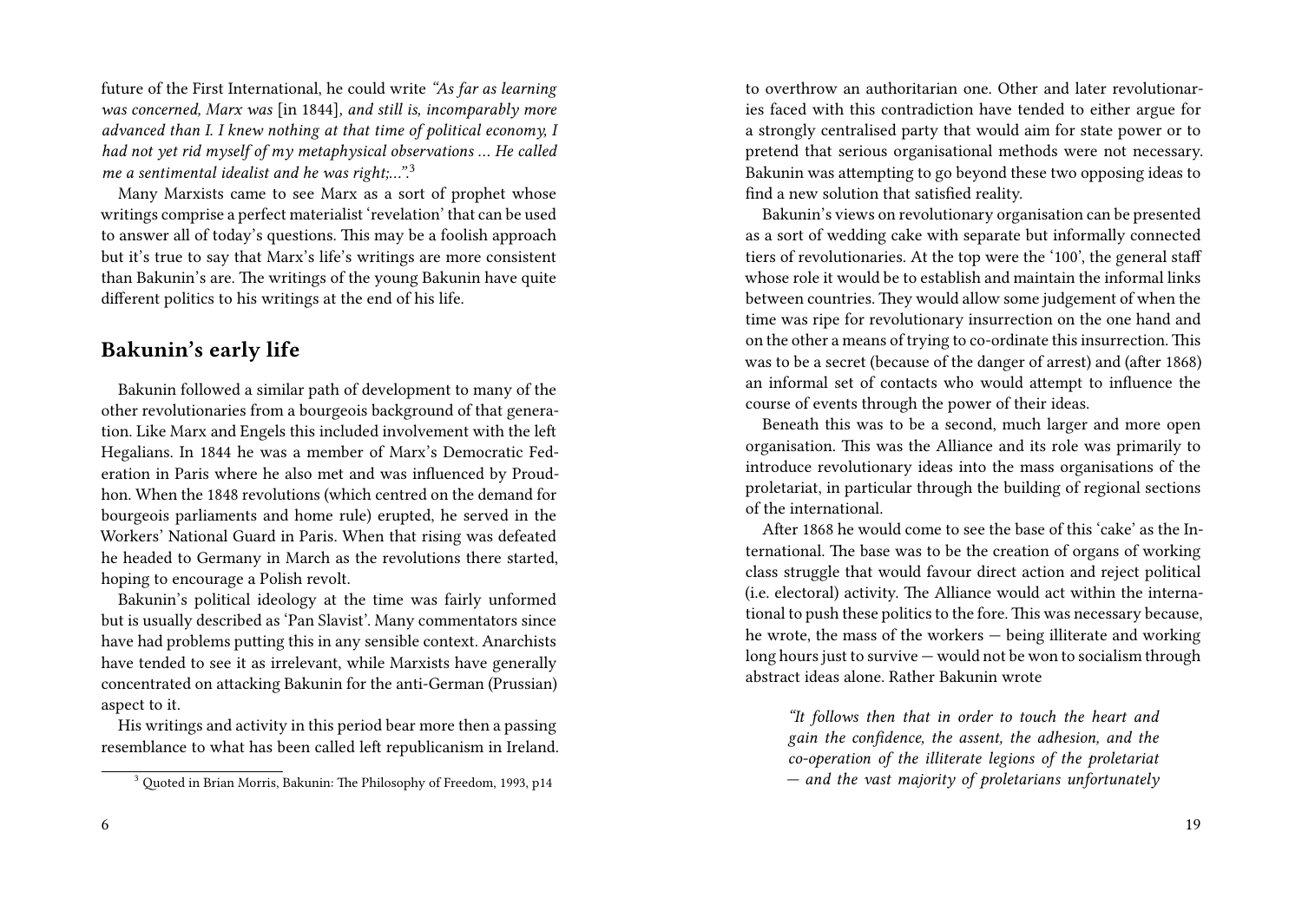*Imagine… a secret organisation which has scattered its members in small groups over the whole territory of the Empire but is nevertheless firmly united: inspired by a common ideal… an organisation which acts everywhere according to a common plan. These small groups, unknown by anybody as such, have no officially recognised power but they are strong in their ideal, which expresses the very essence of the people's instincts, desires and demands…*

*This dictatorship is free from all self-interest, vanity and ambition for it is anonymous, invisible and does not give advantage or honour or official recognition of power to a member of the group or to the groups themselves. It does not threaten the liberty of the people because it is free from all official character...*"<sup>20</sup>

On the one hand Bakunin recognised that "*The future social organisation should be carried out from the bottom up*<sup>"21</sup> On the other hand the possibility for the creation of this new society would not come about due to a spontaneous revolution but would require an international organisation of revolutionaries which would be *"centralised by the idea and by the sameness of a program*<sup>"22</sup>

As we have seen Bakunin had some considerable experience of insurrection. He was also of course, like Marx, a disciple of Hegel and hence the dialectical method by which two apparently contradictory things would interact to create a new situation/idea that was an advance on both. At this stage in his writing Bakunin was advocating a way of overcoming the contradiction between the goal of a libertarian society and the organisational methods needed

The idea that the 'national struggle' can be an impetus towards the abolition of class rule even as it achieves national independence is also found in many Marxist writings, including those of Connolly and Trotsky. His anti-German rants are echoed much later in the anti — US diatribes of Marxist South American revolutionaries who, sometimes identified the enemy as the 'blue eyed blondes of the north'.

1848 also saw Bakunin participate in the Slav congress in Prague and publish 'An appeal to the Slavs'. This appeal had many things in common with later left republican statements, for instance the call for revolutionary Slavic unity against the German, Turkish and Magyars occupations *"while we stretched our fraternal hands out to the German people, to democratic Germany"*. He sought to make socialism an inevitable part of the national liberation struggle writing; *"Everybody has come to the realisation that liberty was merely a lie where the great majority of the population is reduced to a miserable existence, where, deprived of education, of liberty and of bread, it is fated to serve as an underprop for the powerful and the rich."* The appeal ends with *"The social question thus appears to be first and foremost the question of the complete overturn of society.*"<sup>4</sup>

### **Years in jail**

Bakunin moved to Dresden where he met and befriended the composer Richard Wagner. There, in May 1849, a constitutional crisis led to another rising. With Wagner he joined the insurrection and became a revolutionary officer. Marx gives a summary of events in a letter to the *New York Daily Tribune* (October 2, 1852) on 'Revolution and Counter Revolution in Germany' *"In Dresden, the battle in the streets went on for four days. The shopkeepers of Dresden, organised into 'community guards' not only refused to fight, but*

 $20$  Bakunin to Nechayev on the role of secret revolutionary societies, June 2, 1870, struggle.ws

<sup>&</sup>lt;sup>21</sup> The Paris Commune and the Idea of the State (1871), flag.blackened.net

<sup>&</sup>lt;sup>22</sup> Bakunin in The Program of the Brotherhood (1865) as published in God and the State, No Gods, No Masters Vol 1, p139

<sup>4</sup> Appeal to the Slavs (1848), in Bakunin on Anarchism, Sam Dolgoff, black Rose Books, 1972, p63-68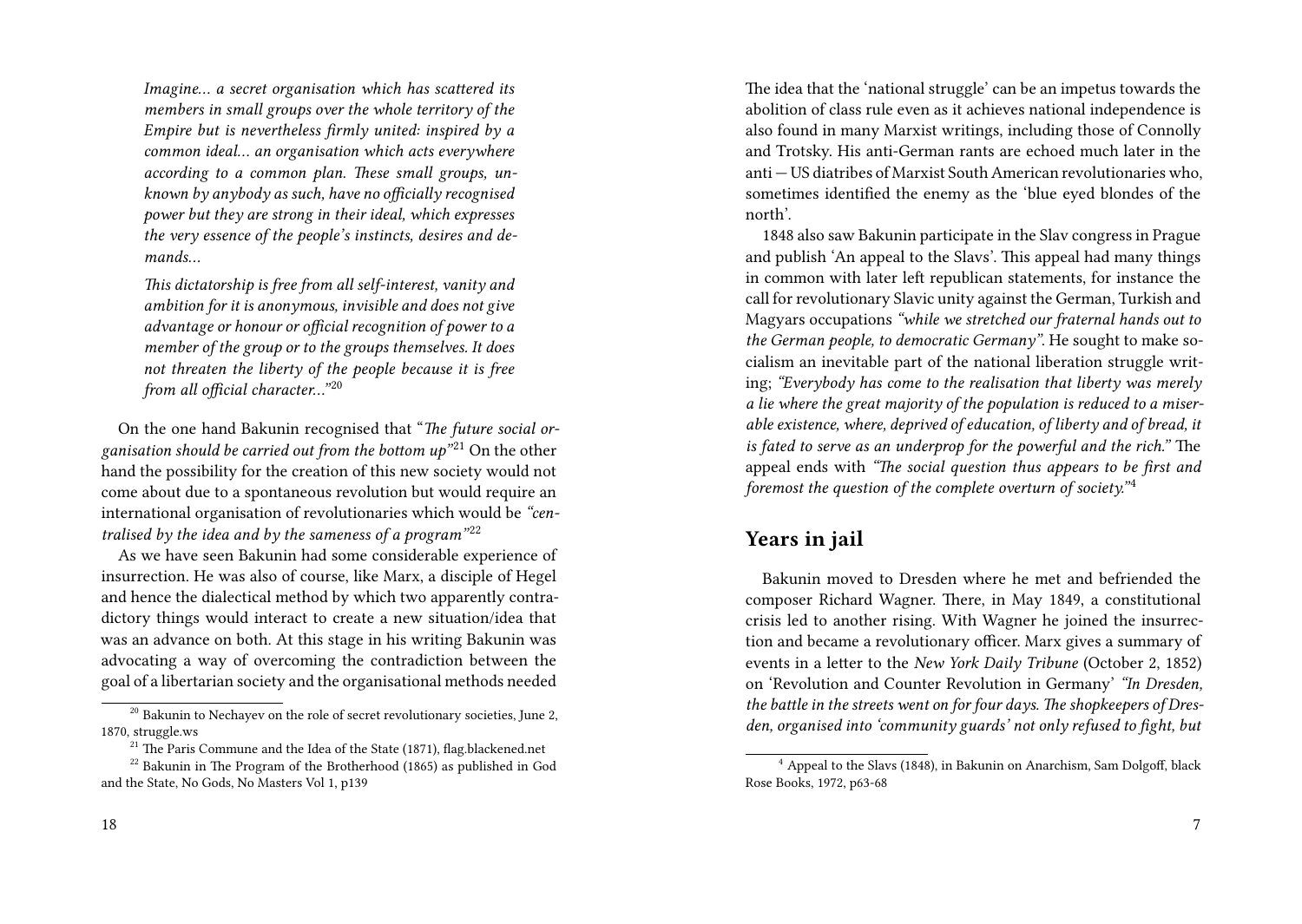*many of them supported the troops against the insurrectionists. Almost all of the rebels were workers from the surrounding factories. In the Russian refugee Michael Bakunin they found a capable and cool headed leader"*.

Bakunin was arrested after the rebellion was put down. His luck had run out. He was already wanted by the Russians, the Czar having confiscated all his property and removed all his rights in 1844. He spent 13 months in jail in Dresden under sentence of death. One night he was led out, he presumed to be executed, but instead he was handed over to the Austrians. They jailed him in Prague for nine months before moving him to the Olmutz fortress where he was chained to the wall for two months. They condemned him to hang for high treason. Instead he was handed to the Russians where he was jailed in the Peter-Paul Fortress. Here he lost his teeth from scurvy and came close to losing his mind.

He spent nearly ten years in the various prisons until he was exiled to Siberia in 1857. There, once he had recovered his health, he fled via Japan to the US and then to London at the end of 1861. His incredible escape from Siberia (Japan had only just opened up to the west in 1853) only added to the mystification that surrounded Bakunin.

In prison he had remained a pan Slavist and was clearly not yet an anarchist. The Czar, like later generations of Russian rulers, had a fondness for extracting confessions from his victims. Bakunin used his as a chance to outline his program which included the idea that what Russia needed was *"a strong dictatorial power"* to raise the standard of living and education. While some have correctly pointed out that what is said in such a confession should be taken with a pinch of salt, even as late as 1862 Bakunin *"thought the Tsar was capable of really working with the people, and the people capable of imposing its will on the Tsar through a National Assembly"*. 5

*and only as far as it represents popular instincts which are the result of history. To strive to foist on the people your own thoughts-foreign to its instinct-implies a wish to make it subservient to a new state… The organisation must accept in all sincerity the idea that it is a servant and a helper, but never a commander of the people, never under any pretext its manager, not even under the pretext of the people's welfare.*

*The organisation is faced with an enormous task: not only to prepare the success of the people's revolution through propaganda and the unification of popular power; not only to destroy totally, by the power of this revolution, the whole existing economic, social and political order; but, in addition … to make impossible after the popular victory the establishment of any state power over the people-even the most revolutionary, even your power-because any power, whatever it called itself, would inevitably subject the people to old slavery in a new form…*

*We are bitter foes of all official power, even if it were ultra-revolutionary power. We are enemies of all publicly acknowledged dictatorship; we are socialrevolutionary anarchists. But you will ask, if we are anarchists, by what right do we wish to and by what method can we influence the people? Rejecting any power, by what power or rather by what force shall we direct the people's revolution? An invisible forcerecognised by no one, imposed by no one-through which the collective dictatorship of our organisation will be all the mightier, the more it remains invisible and unacknowledged, the more it remains without any official legality and significance.*

<sup>5</sup> Brian Morris, Bakunin: The Philosophy of Freedom, 1993, p26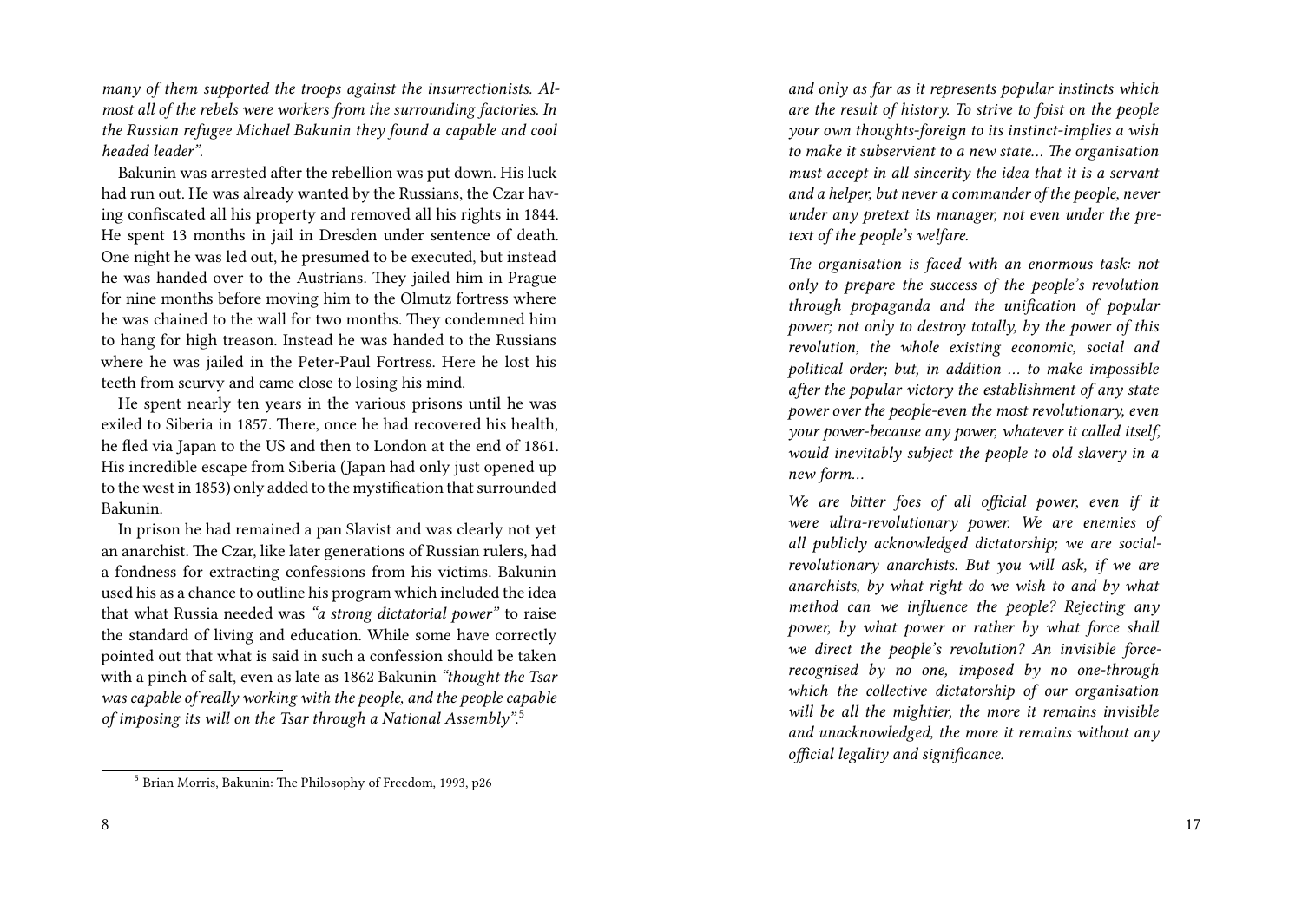*wife to the revolution by spreading among the masses ideas appropriate to the masses' instincts, and to organise, not the Revolution's army — for the people at all times must be the army — but a sort of revolutionary general staff made up of committed, energetic and intelligent individuals who are above all else true friends of the people and not presumptions braggarts, with a capacity for acting as intermediaries between the revolutionary idea and the people's instinct*

*The numbers of such individuals, then, need not be huge. A hundred tightly and seriously allied revolutionaries will suffice for the whole of Europe. Two or three hundred revolutionaries will be enough to organise the largest of countries".*<sup>19</sup>

This contradiction is emphasised in the last couple of lines where Bakunin seems to be suggesting that on the one hand two or three hundred revolutionaries are required in the larger countries but on the other only 100 (a smaller figure) are required for Europe (a larger area.).

This 'contradiction' appears again and again in Bakunin's writings, for instance in 1870 he was to write

*"Thus the sole aim of a secret society must be, not the creation of an artificial power outside the people, but the rousing, uniting and organising of the spontaneous power of the people; therefore, the only possible, the only real revolutionary army is … the organisation should only be the staff of this army, an organiser of the people's power, not its own… A revolutionary idea is revolutionary, vital, real and true only because it expresses*

However alongside and contrary to this he was clearly developing his thoughts in a libertarian direction. In 1862 Herzan's journal 'The Bell' published his open letter with the title "To my Russian, Polish and other Slav friends". The section addressed to university students reads *"Go to the people. This is your field, your life, your science. Learn from the people how best to serve their cause! Remember, friends, that educated youth must be neither the teacher, the paternalistic benefactor, nor the dictatorial leader of the people, but only the midwife for the self-liberation, inspiring them to increase their power by acting together and co-ordinating their efforts"*. 6 In that period the denial of education to the working class in most countries made it inevitable that the vast bulk of revolutionary writers would come from the bourgeois. Leaving that aside, Bakunin suggests a relationship between the 'revolutionary intellectual' and the people that anarchists would still hold with today.

He finally came to reject pan Slavism after the 1863 Polish insurrection when he saw that the Polish nationalists were more interested in Ukrainian land then the support of the Ukrainian Slavs and that they more afraid of peasant insurrection than the Czar. He visited Marx in London on his return. Marx invited him to join the 1 st International and wrote to Engels (Nov 4, 1864) saying *"On the whole he is one of the few people whom I find not to have retrogressed* after 16 years, but to have developed further"<sup>7</sup>.

Bakunin had not yet seen the value of the 1<sup>st</sup> International (which was then in an embryonic form as a combination of British trade unions and French followers of Proudhon or Blanqui). He went to Italy where he worked on an international project of revolutionary organisation. According to Daniel Guerin *"The few members of the brotherhood were … former disciples of the republican Giuseppe Mazzini, from whom they acquired their taste*

<sup>19</sup> Bakunin in Program and Object of the Secret Revolutionary Organisation of the International Brotherhood (1868) as published in God and the State, No Gods, No Masters Vol 1, p156

<sup>6</sup> Sam Dolgoff, ed, Bakunin on Anarchy, New York, 1973, p388

<sup>7</sup> Quoted in Brian Morris, Bakunin: The Philosophy of Freedom, 1993, p29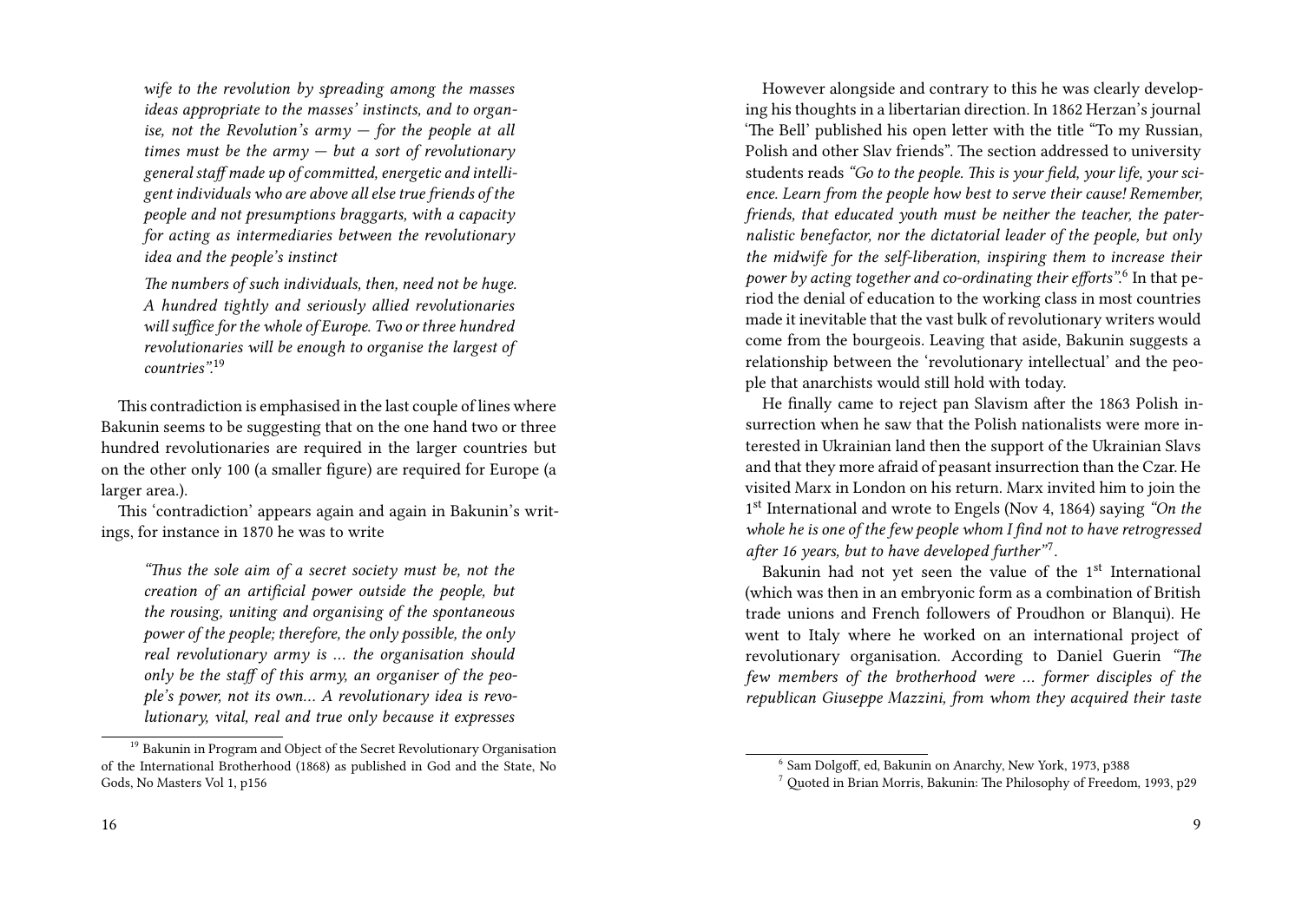*for and familiarity with secret societies"*. <sup>8</sup> Brian Morris includes Polish and Russian exiles in this list.<sup>9</sup>

Bakunin comes in for a lot of criticism from modern day revolutionaries over his advocacy of secret societies in this period. Such criticisms though are looking back from the comparative safety of 20<sup>th</sup> century western Europe or the US where mass unions are a fact and revolutionaries are comparatively free to hold meetings and publish papers. In Bakunin's time such activity was almost always illegal and liable to get the author sentenced to years in prison, if not death. Marx and Engels had published the 'Communist Manifesto' from one such secret society, the League of the Just, and had continued in another up to the founding og the International despite the fact they were in the relative safety of liberal England.

The group around Bakunin had worked in similar secret societies for years, there were no legal revolutionary organisations in Poland or Russia in this period. In Italy and France these societies, often based on the Freemasons, were also the norm. It is thus hardly surprising that they concluded that "*an association with a revolutionary purpose must necessarily take the form of a secret society*<sup>"10</sup>

They drew up sets of rules for such groupings, the first under the title Revolutionary Society/Brotherhood in 1865. Arthur Lehning, editor of the Archives Bakunin points out that such programs and statues mirror Bakunin's evolving thoughts, rather than *"the operation of an organisation"*. <sup>11</sup> They were intended to be a blueprint of an 'ideal' organisation rather than a description of an already fully formed one.

The first of these documents, while clearly on the path to libertarian organisation, is firmly rooted in Bakunin's pre anarchist phase. It combines ideas of libertarian organisation with the contradictory in the 1870's any revolution which only mobilised the urban workers would have been doomed to defeat. At that time urban workers were a tiny minority of society.

For instance in advocating a similar strategy for revolutionaries in Italy Bakunin estimates that *"…Italy has a huge proletariat… It consists of two or three million urban factory workers and small artisans, and some 20 million landless peasants."* <sup>17</sup> Bakunin, unlike Marx, saw that the peasants could be actively won over to the side of the revolution, and, because of the numbers involved there could be no libertarian revolution in that period without the peasants.

But Bakunin did not, as is often claimed, dismiss the industrial workers. In fact, in advance of Marx and in anticipation of the factory committee movement of the Russian revolution, he insisted that *"The co-operative associations already have proven that workers are quite capable of administering industrial enterprises, that it can be done by workers elected from their midst and who receive the same* wage."<sup>18</sup> He was however critical of a certain layer of the British, German and Swiss working class who he believed had become a labour aristocracy that could be hostile to the interests of the proletariat as a whole.

Bakunin's view of how revolutionaries should organise is often criticised for appearing to advocate a secret dictatorship over the people. The documents on revolutionary organisation he produced in 1867 (above) and in 1868 do indeed contain an odd contradiction, captured by the quotation below.

*"That association starts from the basis that revolutions are never made by individuals, nor even by secret societies. They are, so to speak, self-made, produced by the logic of things, by the trend of events and actions… All that a well organised society can do is, first, to play mid-*

<sup>8</sup> Daniel Guerin in No Gods No Master Vol 1, p 132

<sup>9</sup> Brian Morris, Bakunin: The Philosophy of Freedom, 1993, p30

<sup>&</sup>lt;sup>10</sup> Bakunin in The Program of the Brotherhood (1865) as published in God and the State, No Gods, No Masters Vol 1, p138

 $11$  No Gods No Master Vol 1, p 132

<sup>&</sup>lt;sup>17</sup> Bakunin, Statism and anarchism (1873), ed Marshal Shatz, Cambridge University Press, 1990, p6

<sup>&</sup>lt;sup>18</sup> The capitalist system, struggle.ws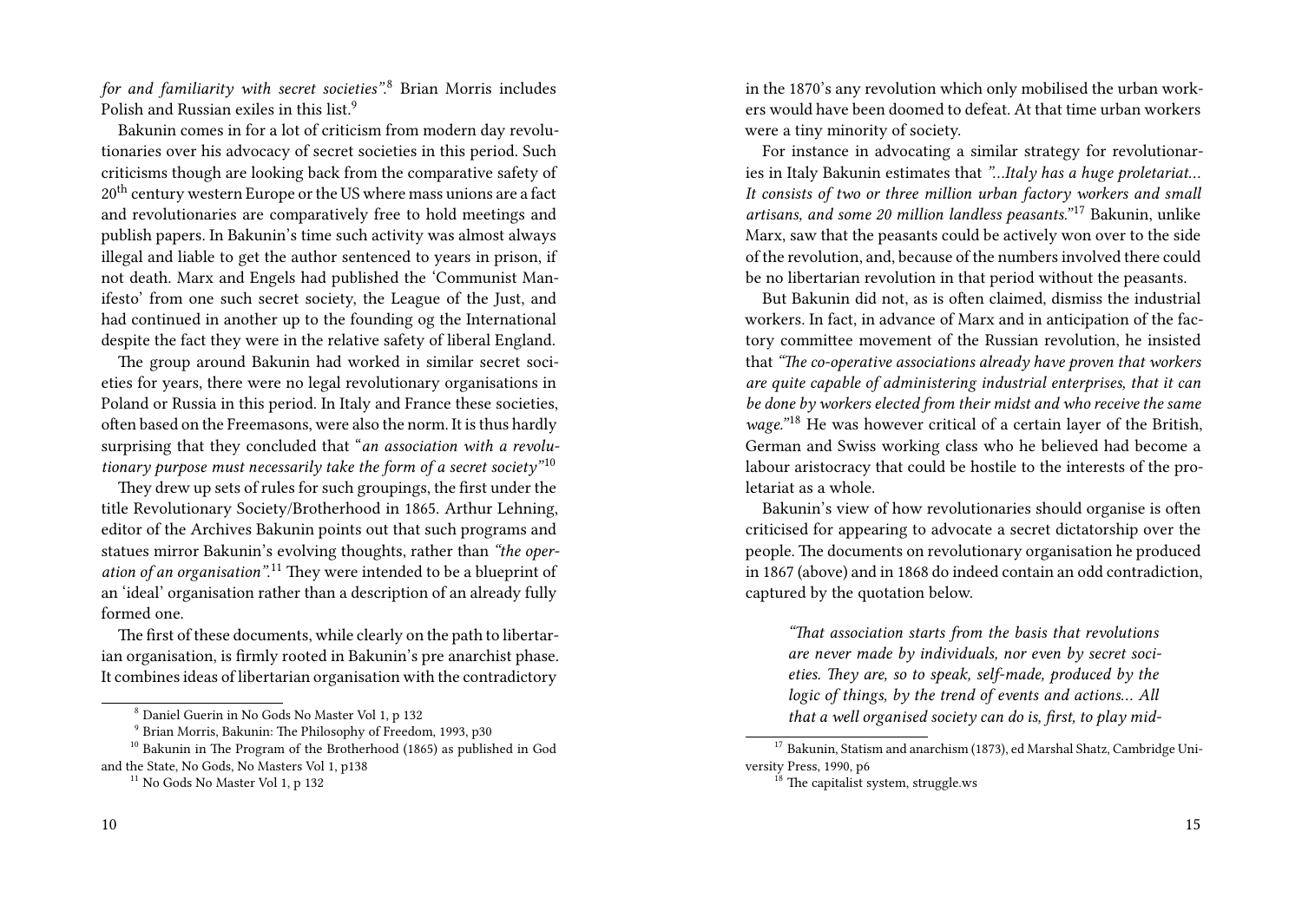*it is concentrated and acts simultaneously, everywhere, jointly in concert, and until now it has not done so. In order to concentrate that force, the villages, districts and regions must be linked and organised according to a common plan and with the single objective of universal liberation of the people. To create in our people a feeling and consciousness of real unity, some sort of popular newpaper must be established … which would immediately spread information to every corner of Russia, to every region, district and village, about any peasant or factory uprising that breaks out in one locality or another, and also about the significant revolutionary movements produced by the proletariat of western Europe.*

*.. the Russian people will acknowledge our educated youth as their own only when they encounter them in their own lives, in their own misfortunes, in their own cause, in their own desperate rebellion. The youth must be present from now on not as witnesses but as active participants, in the forefront of all popular disturbances and uprisings, great and small … Acting in accordance with a rigorously conceived and fixed plan, and subjecting all their activity to the strictest discipline in order to create that unanimity without which there can be no victory.."* <sup>16</sup>

This one quotation refutes the most common misrepresentations of Bakunin's model of organisation. It does confirm one common criticism of Bakunin, that he did not confine his revolutionary subject to the industrial working class, but looked as much, if not more so, to the artisans and the peasants. However while this criticism might make some sense in modern Europe or North America today, aim of setting up a parliament; *"For the governance of common affairs, a government and provincial assembly or parliament will of necessity be formed*"<sup>12</sup>

It also reduces the question of revolution to an organisational one. The assumption is that everywhere the people are ready to rise and that all that is needed is for a relatively small number of revolutionaries to co-ordinate this rising. This an idea also common in 20th century Marxism either in the Trotskyist idea of the 'crisis of leadership' or the Gueverist revolutionary foci.

If this program cannot be considered any sort of final blueprint this does not mean that it is irrelevant. The kind of new society they advocated was a radical advance in the Europe of the 1860's and remains surprisingly relevant. The selection in the box gives the flavour of how they saw post-revolutionary society.

#### **The Program of the Brotherhood (1865)**

*"the advent of liberty is incompatible with the existence of States.*

*…*

*..the free human society may arise at last, no longer organised … from the top down… but rather starting from the free individual and the free association and autonomous commune, from the bottom up*

*…*

*… women, different from man but not inferior to him, intelligent, hardworking and free as he is, should be declared his equal in all political and social rights …religious and civil marriage should be replaced by free marriage, and that the upkeep, education and training of all children should be a matter for everyone, a charge*

<sup>16</sup> Bakunin, Statism and anarchism, Appendix A (1873), ed Marshal Shatz, Cambridge University Press, 1990, p215

<sup>&</sup>lt;sup>12</sup> Bakunin in The Program of the Brotherhood (1865) as published in God and the State, No Gods, No Masters Vol 1, p142